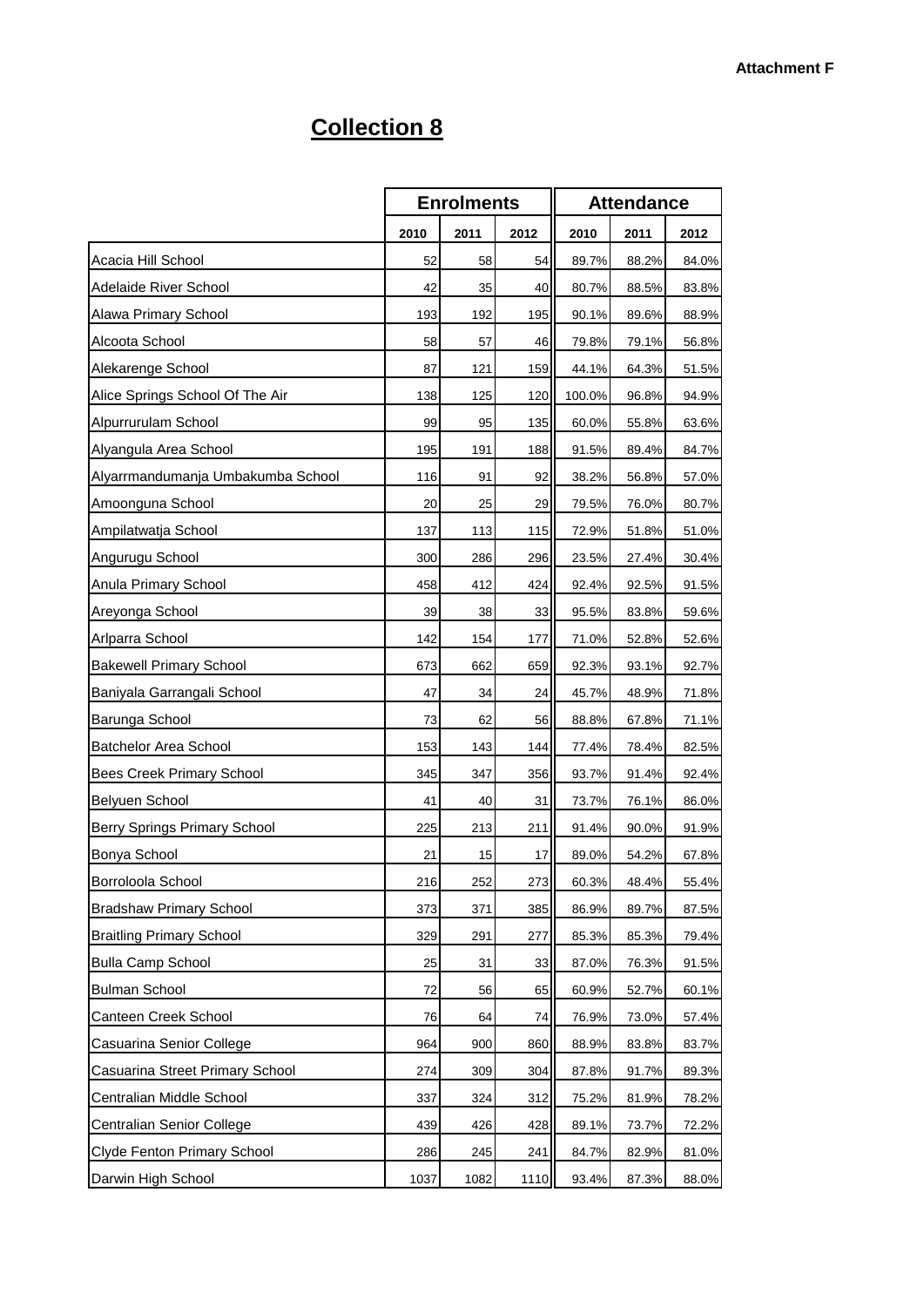|                                |      | <b>Enrolments</b> |                   |        | <b>Attendance</b> |        |  |  |
|--------------------------------|------|-------------------|-------------------|--------|-------------------|--------|--|--|
|                                | 2010 | 2011              | 2012              | 2010   | 2011              | 2012   |  |  |
| Darwin Middle School           | 599  | 612               | 658               | 87.8%  | 88.4%             | 88.5%  |  |  |
| Docker River School            | 52   | 44                | 43                | 59.3%  | 50.9%             | 39.5%  |  |  |
| Dripstone Middle School        | 627  | 626               | 626               | 87.7%  | 86.3%             | 88.1%  |  |  |
| <b>Driver Primary School</b>   | 490  | 464               | 492               | 91.8%  | 91.7%             | 92.3%  |  |  |
| Dundee Beach School            | 15   | np                | 12                | 89.3%  | np                | 89.1%  |  |  |
| Durack Primary School          | 417  | 362               | 398               | 94.7%  | 91.1%             | 94.3%  |  |  |
| <b>Elliott School</b>          | 90   | 81                | 72                | 70.6%  | 62.8%             | 64.0%  |  |  |
| Epenarra School                | 61   | 73                | 70                | 69.5%  | 62.6%             | 57.8%  |  |  |
| <b>Finke School</b>            | 37   | 30                | 35                | 65.8%  | 64.8%             | 39.9%  |  |  |
| Gapuwiyak School               | 283  | 292               | 273               | 30.4%  | 45.6%             | 50.6%  |  |  |
| <b>Gillen Primary School</b>   | 286  | 289               | 307               | 83.4%  | 87.1%             | 86.0%  |  |  |
| Girraween Primary School       | 360  | 391               | 402               | 92.9%  | 91.3%             | 91.5%  |  |  |
| <b>Gray Primary School</b>     | 363  | 361               | 356               | 89.7%  | 88.5%             | 88.6%  |  |  |
| Gunbalanya School              | 269  | 297               | 242               | 53.2%  | 46.3%             | 55.4%  |  |  |
| Haasts Bluff School            | 32   | 25                | 42                | 60.2%  | 62.6%             | 67.5%  |  |  |
| Harts Range School             | 70   | 64                | 113               | 49.7%  | 65.5%             | 61.7%  |  |  |
| Henbury School                 | 77   | 76                | 79                | 88.0%  | 88.2%             | 89.4%  |  |  |
| Howard Springs Primary School  | 302  | 271               | 256               | 89.3%  | 90.1%             | 89.4%  |  |  |
| Humpty Doo Primary School      | 406  | 406               | 428               | 86.9%  | 88.2%             | 87.7%  |  |  |
| Imanpa School                  | 16   | 39                | 29                | 95.6%  | 50.3%             | 66.1%  |  |  |
| Jabiru Area School             | 283  | 265               | 287               | 73.8%  | 78.7%             | 76.0%  |  |  |
| Jilkminggan School             | 99   | 96                | 123               | 75.8%  | 66.8%             | 57.0%  |  |  |
| Jingili Primary School         | 314  | 327               | 331               | 91.1%  | 87.5%             | 91.3%  |  |  |
| Kalkaringi School              | 195  | 143               | 166 <sub>II</sub> | 56.4%  | 64.6%             | 62.7%  |  |  |
| Karama Primary School          | 281  | 252               | 240               | 84.3%  | 85.0%             | 83.8%  |  |  |
| Katherine High School          | 498  | 523               | 571               | 82.9%  | 73.8%             | 68.9%  |  |  |
| Katherine School Of The Air    | 217  | 220               | 240               | 100.0% | 100.0%            | 100.0% |  |  |
| Katherine South Primary School | 331  | 334               | 385               | 89.2%  | 88.9%             | 87.5%  |  |  |
| Lajamanu School                | 164  | 175               | 187               | 47.4%  | 61.2%             | 43.4%  |  |  |
| Laramba School                 | 55   | 60                | 69                | 80.8%  | 76.3%             | 72.9%  |  |  |
| Larapinta Primary School       | 344  | 325               | 311               | 87.0%  | 89.2%             | 87.6%  |  |  |
| Larrakeyah Primary School      | 339  | 333               | 372               | 89.9%  | 88.2%             | 89.3%  |  |  |
| Leanyer Primary School         | 562  | 575               | 587               | 93.9%  | 90.7%             | 90.3%  |  |  |
| Ludmilla Primary School        | 141  | 109               | 134               | 81.2%  | 85.3%             | 88.7%  |  |  |
| MacFarlane Primary School      | 228  | 223               | 210               | 81.0%  | 78.3%             | 81.2%  |  |  |
| Malak Primary School           | 278  | 289               | 297               | 86.4%  | 84.3%             | 85.4%  |  |  |
| Mamaruni School                | 72   | 71                | 85                | 49.9%  | 77.0%             | 58.1%  |  |  |
| Maningrida School              | 685  | 626               | 587               | 36.5%  | 44.4%             | 56.8%  |  |  |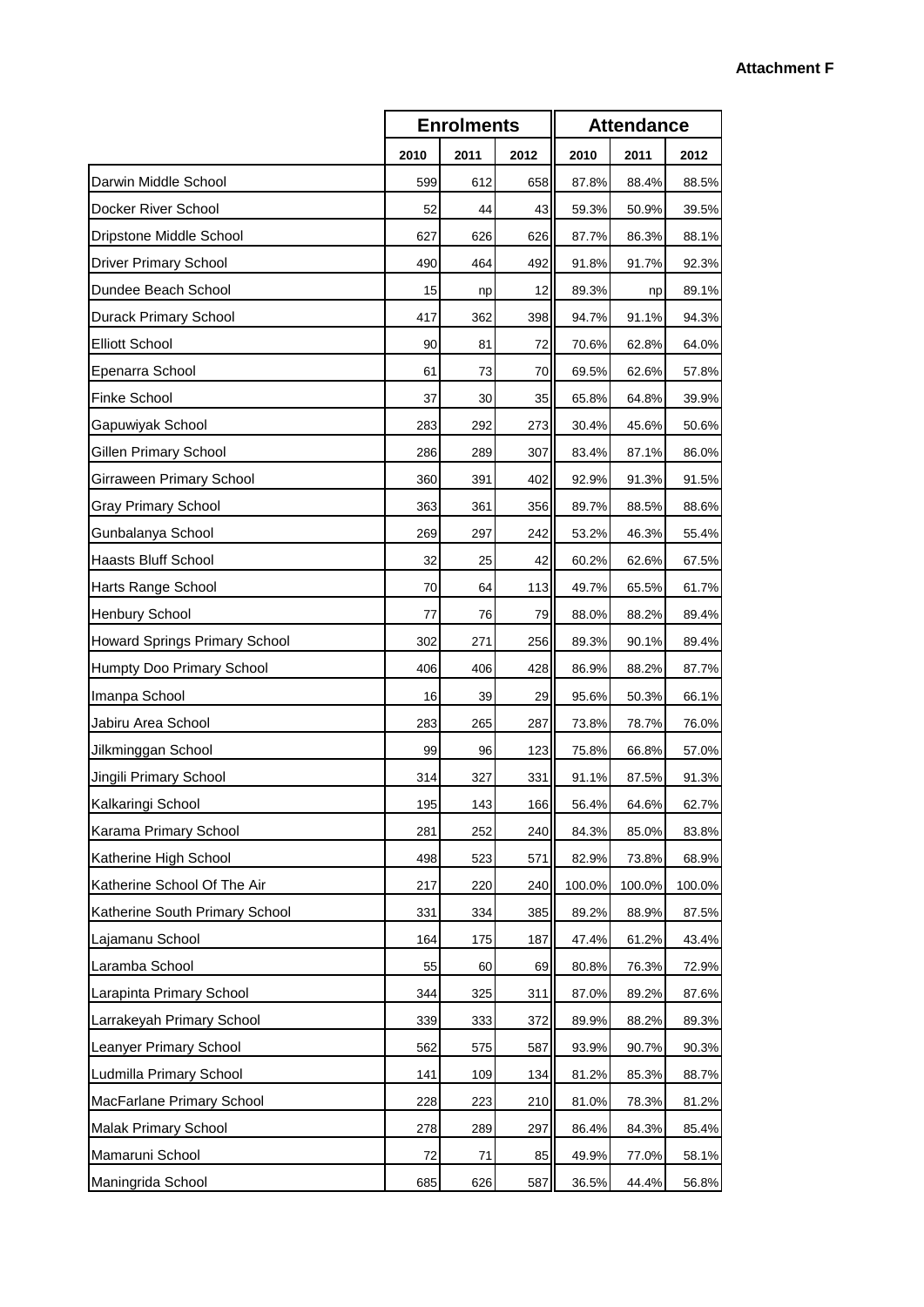|                                          | <b>Enrolments</b> |      |      | <b>Attendance</b> |        |        |
|------------------------------------------|-------------------|------|------|-------------------|--------|--------|
|                                          | 2010              | 2011 | 2012 | 2010              | 2011   | 2012   |
| Manunda Terrace Primary School           | 240               | 238  | 235  | 84.8%             | 89.1%  | 86.5%  |
| Manyallaluk School                       | 21                | 31   | 32   | 75.7%             | 89.5%  | 83.6%  |
| Mataranka School                         | 38                | 46   | 47   | 82.2%             | 86.8%  | 81.3%  |
| Middle Point School                      | 35                | 33   | 31   | 78.0%             | 80.1%  | 87.4%  |
| Milikapiti School                        | 81                | 73   | 79   | 75.4%             | 80.1%  | 82.4%  |
| Milingimbi School                        | 273               | 282  | 342  | 50.7%             | 56.3%  | 35.5%  |
| Millner Primary School                   | 260               | 234  | 244  | 84.3%             | 85.8%  | 85.7%  |
| Milyakburra School                       | 36                | 38   | 42   | 69.4%             | 77.7%  | 54.3%  |
| Minyerri School                          | 195               | 167  | 158  | 85.3%             | 80.5%  | 76.4%  |
| Moil Primary School                      | 333               | 327  | 344  | 91.6%             | 90.1%  | 89.1%  |
| Moulden Primary School                   | 439               | 451  | 443  | 84.2%             | 87.8%  | 85.5%  |
| Mount Allan School                       | 56                | 63   | 77   | 73.5%             | 52.8%  | 53.8%  |
| Mulga Bore School                        | 22                | 27   | 28   | 78.6%             | 79.2%  | 66.5%  |
| Murray Downs School                      | 34                | 20   | 33   | 83.2%             | 74.6%  | 81.2%  |
| Mutitjulu School                         | 21                | 25   | 40   | 65.5%             | 63.7%  | 52.3%  |
| Nakara Primary School                    | 471               | 488  | 505  | 92.7%             | 91.4%  | 90.7%  |
| Nemarluk School                          | 121               | 130  | 138  | 89.0%             | 87.4%  | 87.7%  |
| <b>Neutral Junction School</b>           | 12                | 17   | 18   | 62.1%             | 61.2%  | 82.8%  |
| Nganambala School                        | 27                | 25   | 30   | 81.7%             | 84.5%  | 86.0%  |
| Nganmarriyanga School                    | 131               | 117  | 124  | 63.4%             | 73.1%  | 66.1%  |
| Ngukurr School                           | 236               | 298  | 281  | 66.4%             | 55.4%  | 70.0%  |
| Nhulunbuy High School                    | 261               | 261  | 259  | 87.4%             | 82.9%  | 83.7%  |
| Nhulunbuy Primary School                 | 559               | 622  | 578  | 88.7%             | 86.3%  | 88.9%  |
| <b>Nightcliff Middle School</b>          | 250               | 243  | 227  | 81.2%             | 81.2%  | 86.4%  |
| <b>Nightcliff Primary School</b>         | 469               | 482  | 518  | 91.6%             | 92.2%  | 92.3%  |
| Northern Territory Open Education Centre | 672               | 678  | 600  | 100.0%            | 100.0% | 100.0% |
| Ntaria School                            | 156               | 191  | 187  | 70.3%             | 55.5%  | 42.9%  |
| Numbulwar School                         | 174               | 177  | 165  | 68.4%             | 48.0%  | 50.7%  |
| Nyirripi School                          | 61                | 35   | 51   | 32.2%             | 70.9%  | 49.6%  |
| Palmerston Senior College                | 860               | 570  | 400  | 86.0%             | 77.1%  | 80.4%  |
| Papunya School                           | 72                | 103  | 102  | 65.3%             | 61.1%  | 55.5%  |
| Parap Primary School                     | 482               | 509  | 530  | 92.3%             | 92.5%  | 92.6%  |
| Peppimenarti School                      | 53                | 49   | 48   | 85.3%             | 88.4%  | 79.1%  |
| Pigeon Hole School                       | 28                | 35   | 22   | 92.5%             | 62.1%  | 95.0%  |
| Pine Creek School                        | 59                | 50   | 46   | 69.4%             | 77.7%  | 81.4%  |
| Pularumpi School                         | 74                | 74   | 76   | 87.0%             | 83.3%  | 85.9%  |
| Ramingining School                       | 227               | 213  | 235  | 50.4%             | 56.4%  | 51.9%  |
| Robinson River School                    | 64                | 92   | 75   | 63.4%             | 69.0%  | 76.9%  |